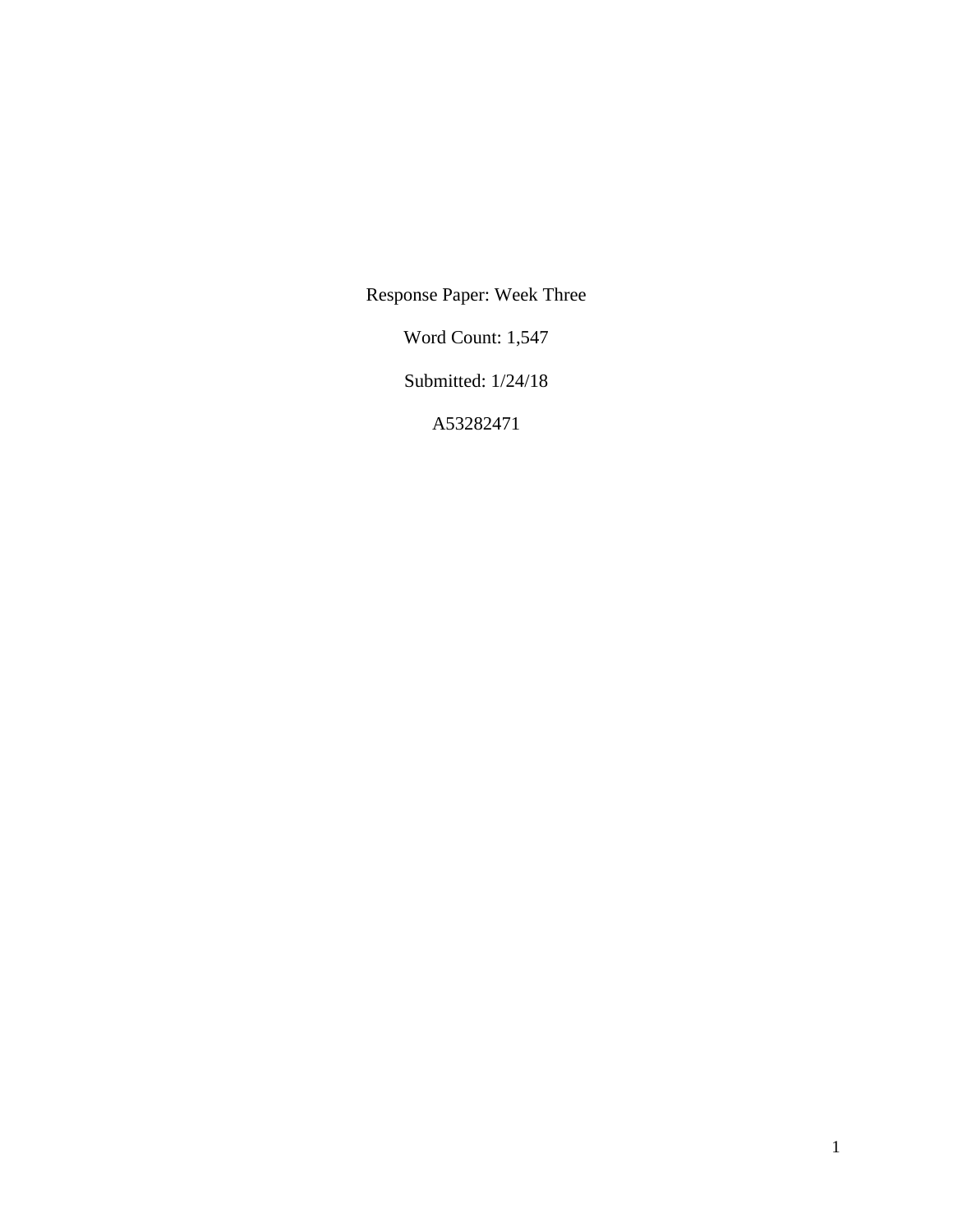## How Electoral Systems Mean

Electoral systems must necessarily accommodate political bargaining. Different systems do so in different ways. Proportional representation regimes admit a wide variety of parties to the table and conduct their bargaining in the formal setting of a legislature. Plurality/majority systems conduct their bargaining at the level of the party convention, producing a detailed manifesto that (ostensibly) guides behavior. The forum in which this bargaining is conducted exerts a great influence on the types of bargains that are struck. The fact that different electoral systems result in different political choices has struck most observers as a defect of the system. However, despite the importance of preference aggregation, it is not clear that such aggregation is the central good produced by the political process. Participation in democratic politics confers inchoate benefits of such magnitude as to cause the choice of electoral rules to recede in importance. In addition, voters are sufficiently well-informed to effect their desired outcome through strategic voting and electoral coordination under any electoral regime.

Jeremy Waldron advances a notion of "action-in-concert" that consists of freely chosen engagement in common enterprises to achieve goals beyond the scope of any individual. He identifies a shared need for a common decision framework, labelling it the "circumstances of politics."<sup>1</sup> He further argues that the political process is the appropriate forum for settling moral questions, and that attempts to work out justice in the ideal *ex ante* are misguided.<sup>2</sup>

Waldron draws our attention to different game-theoretic models of decision-making, arguing that partial-coordination games have been neglected in favor of pure coordination problems (and the ubiquitous prisoner's dilemma). Partial-coordination games feature a strong

 $\overline{a}$ 

<sup>&</sup>lt;sup>1</sup> Waldron, Jeremy. "Law and Disagreement" Ch.2,7

<sup>&</sup>lt;sup>2</sup> Waldron, Jeremy. "Law and Disagreement" Ch.9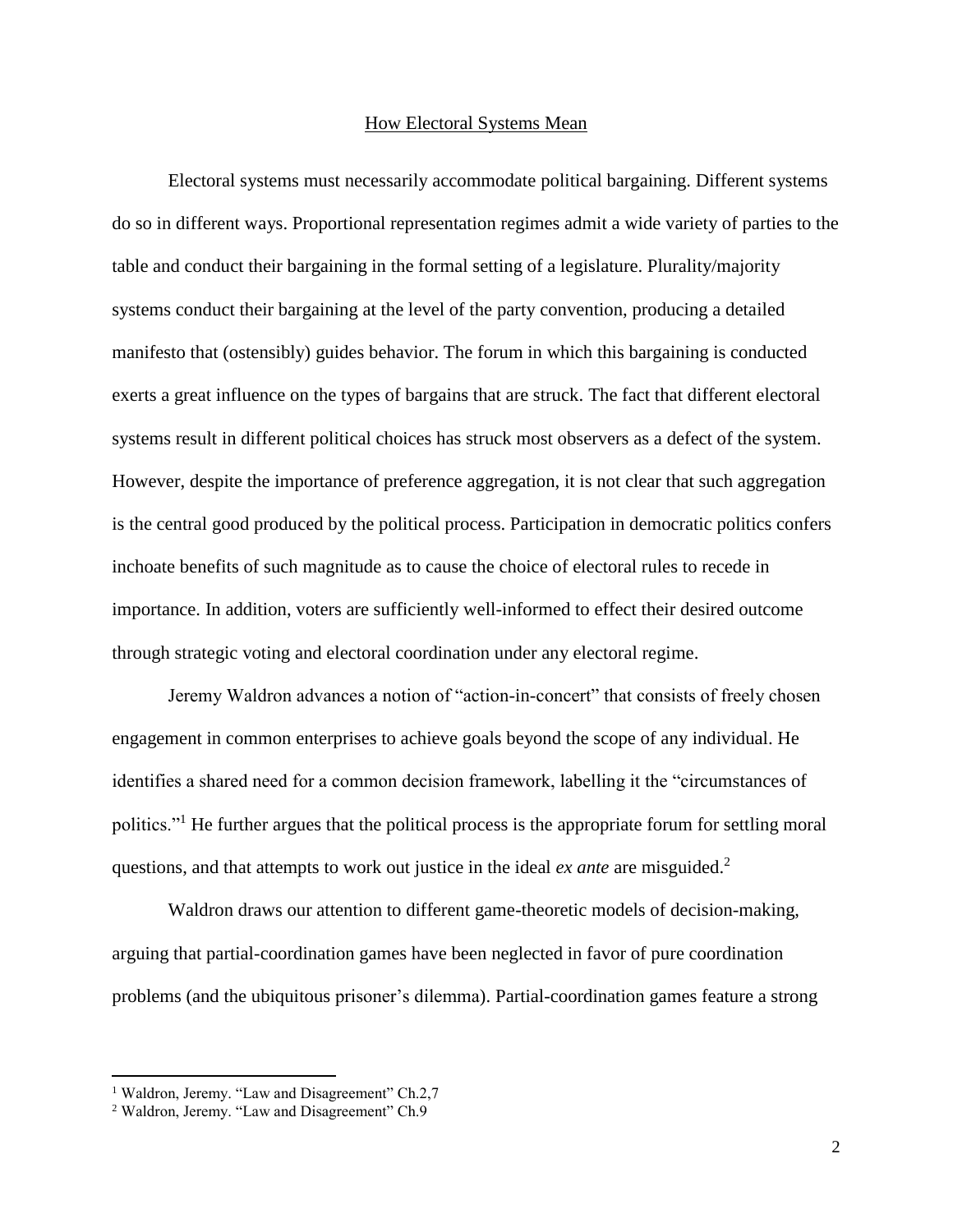preference for mutual activity, with the choice of activity taking on a secondary (but still important) role.<sup>3</sup> In Albert Hirschman's terms, there is a strong bias in favor of voice and against exit. Waldron argues that we all exhibit a strong preference for a single, well-defined legal system, and that this preference is much stronger than our interest in any particular feature of that system. He argues that legislation deserves (and receives) respect on the basis of the improbability of achieving action in concert despite disagreement.<sup>4</sup> The law is also said to respect individuals by virtue of the democratic process used to create it.

It seems clear that people derive substantial benefits from mere participation in a democracy. An additional implication of Waldron's work is that since action-in-concert (mutual activity) plays such a significant role in politics, preference fulfillment must play a smaller role than heretofore supposed. After all, if the mere fulfilling of our preferences were the goal, the partial-coordination game would be an inappropriate model – pure coordination games would be a better fit. Waldron cites Joseph Raz's finding that pure coordination problems are an inappropriate model for politics and law.<sup>5</sup> In some real sense, politics may not be simply about getting what we want. *Homo economicus* need not apply.

But surely voters must care about outcomes, and electoral rules must influence outcomes? Gary Cox argues that the selection effects of electoral coordination have important policy implications. He cites what he takes to be general features of electoral coordination: "the mixture of common and opposed interests; the possibility of success or failure; and the rapidity with which vote intentions change when coordination takes off."<sup>6</sup> Starting from the premise that

l

<sup>3</sup> Waldron, Jeremy. "Law and Disagreement" Ch.8

<sup>4</sup> Ibid, Ch.11

<sup>5</sup> Ibid, Ch.8

<sup>6</sup> Cox, Gary " Making Votes Count: Strategic Coordination in the World's Electoral Systems." Cambridge University Press, 1997, p.4.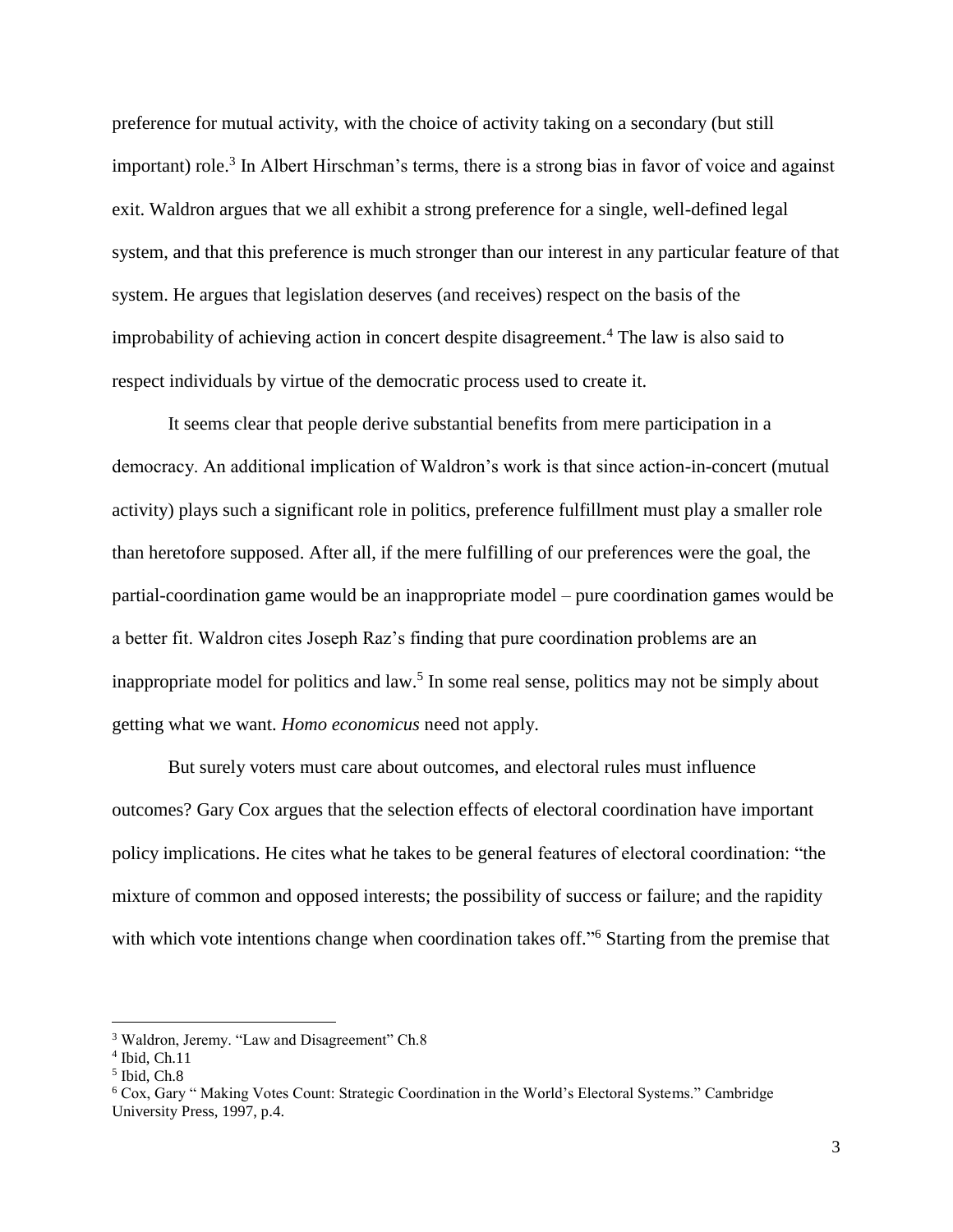electoral coordination reduces the number of electoral competitors, Cox draws out the implication that coordination selects winners and losers, with important political ramifications. Cox gives a detailed survey of electoral rules, concluding that electoral rules determine the level of competition and the likelihood of coordination failures.<sup>7</sup> Such rules are thus an important structural determinant of the distribution of political power.

Citing Duverger's Law to argue that plurality districts tend to produce a two-party system, Cox identifies significant limitations, including strategic voting and strategic third-party candidate entry.<sup>8</sup> Cox emphatically disputes Duverger's assertion that local bipartism (his term) leads to national bipartism, arguing that the number of parties prevailing at the national level is actually a function of the intersection of local and national electoral rules.<sup>9</sup> He thinks that plurality rule and concentration of executive power are sufficient to produce Duverger's conditions at the national level.

Cox concludes by arguing that multipartism is the joint product of exploitable social cleavages and a permissive electoral system such as proportional representation. Intriguingly, he identifies two views of representation with different electoral-rule implications. He writes "If representation is defined in terms of whether each voter can find a legislator who advocates similar views, then larger district magnitudes obviously enhance representation."<sup>10</sup> He contrasts this with a different view: "If representation is defined in terms of how close the government's policy is to each voter's ideal, then the case in favor of larger-magnitude districts is less

l

<sup>7</sup> Cox, Gary " Making Votes Count: Strategic Coordination in the World's Electoral Systems." Cambridge University Press, 1997, Ch. 2-3.

<sup>8</sup> Ibid, Ch. 7-8

<sup>9</sup> Ibid, Ch. 10

<sup>10</sup> Ibid, p.236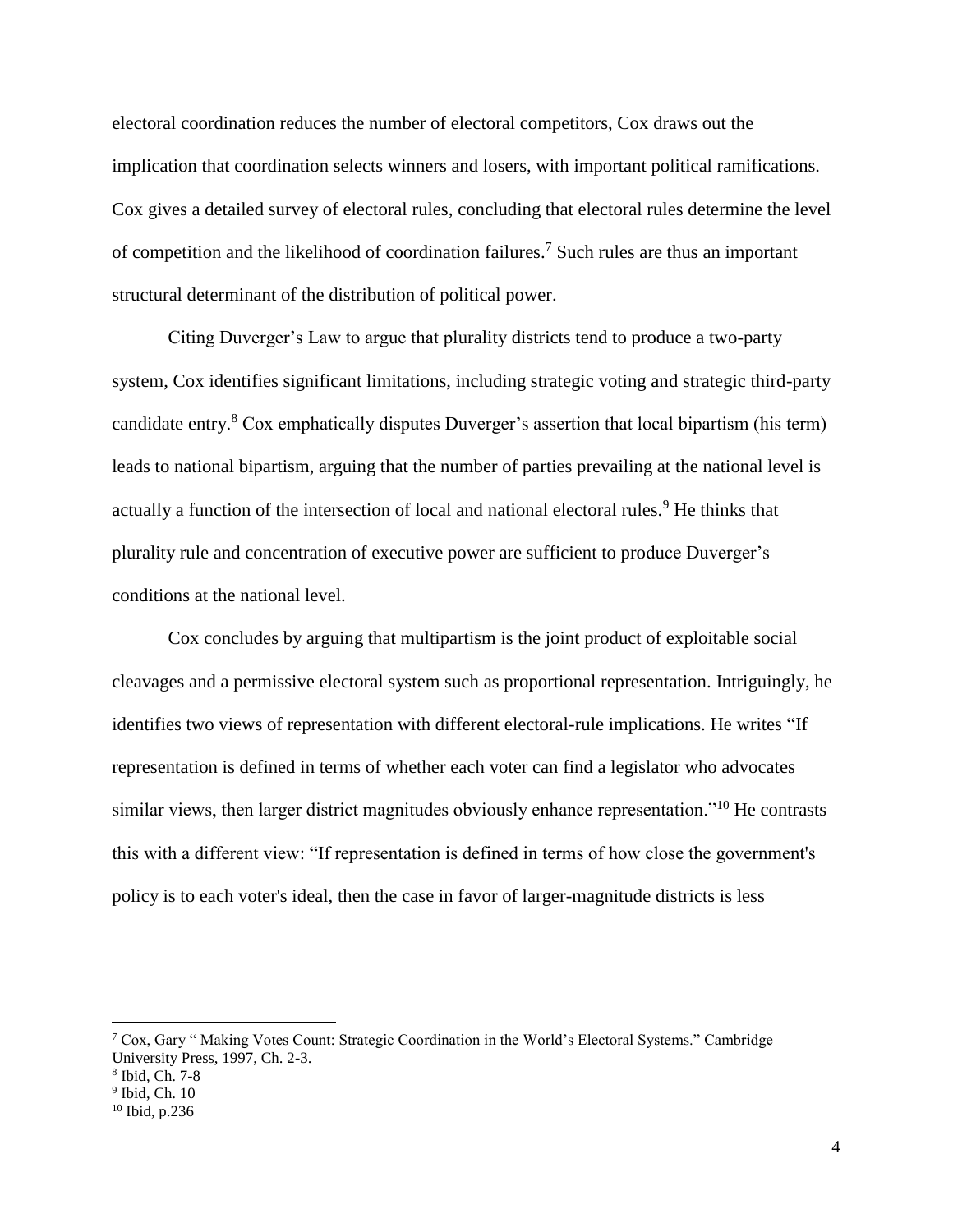immediate and depends crucially on how one thinks the politics of coordination will play out."<sup>11</sup> He also finds that permissive electoral systems will produce more centrist governments.

What are we to make of these findings? It seems consistent with Cox's work to argue that even if coordination reduces the number of competitors, it does not necessarily reduce the number of views taken into consideration. After all, electoral competition is a proxy for the marketplace of ideas. The desire to shoehorn as many candidates as possible into an electoral process presumes that they carry fixed preferences. This assumption is unwarranted. The coordination process, whether it occurs at the party convention, in the formation of a government or on the floor of the legislature, limits the eventual government's scope for maneuver. We care about views making it into government – people are only a proxy. It at least seems plausible that roughly the same number of views are empowered by a wide variety of electoral systems.

There is a further reason why we might not wish to enshrine any particular electoral rule as superior to the others. Despite our intuitions, we may not fully share others' understanding of justice. Jeremy Waldron criticizes a tacitly-held view that posits a single unitary conception of justice, deviation from which is deplored as somehow tainted by self-interest or malice. Drawing on Rawls' concept of the "burden of justice", he argues that we should hold our opinions lightly and make space for respectful disagreement even on matters of fundamental principle, as the circumstances under which we form our views render them imperfect proxies for the truth. Waldron cautions against holding sincerely held opinions to be beneath contempt, writing that "[t]he more dangerous temptation is not to pretend an opposing view does not exist, but to treat it

 $\overline{a}$ 

<sup>&</sup>lt;sup>11</sup> Cox, Gary " Making Votes Count: Strategic Coordination in the World's Electoral Systems." Cambridge University Press, 1997, pp.236-7.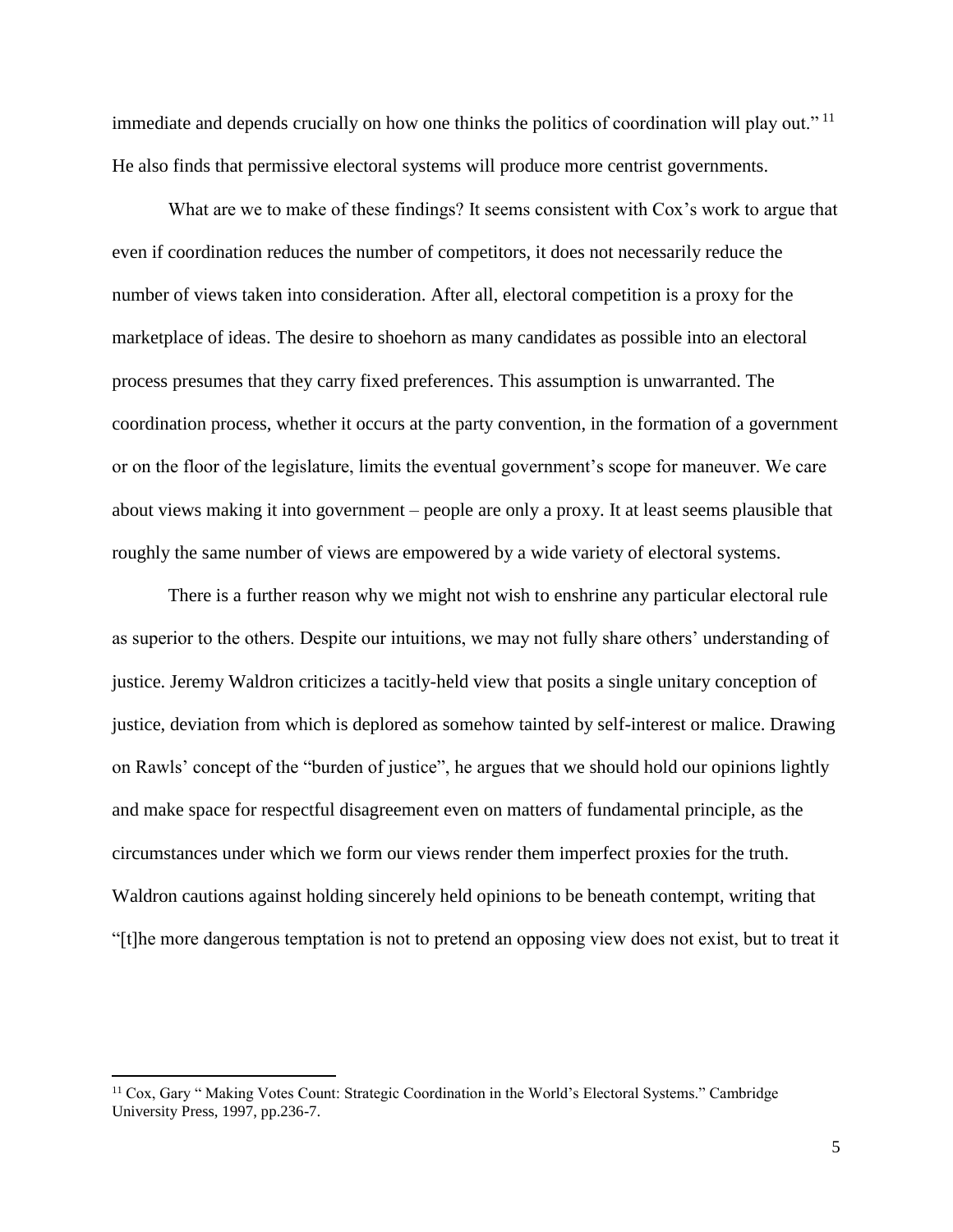as beneath notice in respectable deliberation by assuming that it is ignorant or prejudiced or selfinterested or based on insufficient contemplation of moral reality."<sup>12</sup>

This view points the way to a new understanding of the purpose of voting. By extending the franchise to one another we bind ourselves to our fellow citizens by bonds of mutual respect. But do our fellow citizens *deserve* this respect? Are voters sufficiently well-informed to discharge their democratic obligations effectively? In *Rational Ignorance and Beyond*, Gerald Mackie disputes the prevalent pessimism regarding democratic decision-making, arguing that concepts of "rational ignorance" and "the folly of crowds" are fundamentally misplaced.<sup>13</sup> Arguments that voting is irrational because its effect on the outcome is minimal, called the "pivotalist model," are said to be misconceived. Mackie proposes instead a "contributory model" of voting drawing on voters' empirically-verified desire to contribute to the general interest. Mackie identifies a "mandate" value of voting – doing one's part to instantiate the public good – that remains even when a vote is unlikely to sway the outcome.

Mackie argues that claims that voters are particularly "rationally ignorant" of politics are theoretically-derived speculation, and he cites examples of both ignorance in other fields and robust (basic) political knowledge among voters. However, Mackie draws on Condorcet's Jury Theorem to point out that group decision is dependent on better-than-random judgment among voters, writing that "…if error is not random, but biased, or if judgments are on average worse than random, then the wisdom of crowds turns viciously into the folly of crowds."<sup>14</sup>

Mackie suggests three types of costless information acquisition that may lead to wellinformed citizens: incidental, inquisitive and inferential. He writes that "[c]ostless information

 $\overline{a}$ 

<sup>&</sup>lt;sup>12</sup> Waldron, Jeremy. "Law and Disagreement" Ch.12

<sup>&</sup>lt;sup>13</sup> Mackie, Gerald "Rational Ignorance and Beyond," in "Collective Wisdom" (Landemore and Elster, eds.). Cambridge University Press, 2012, p.290.

 $14$  Ibid, p.291.